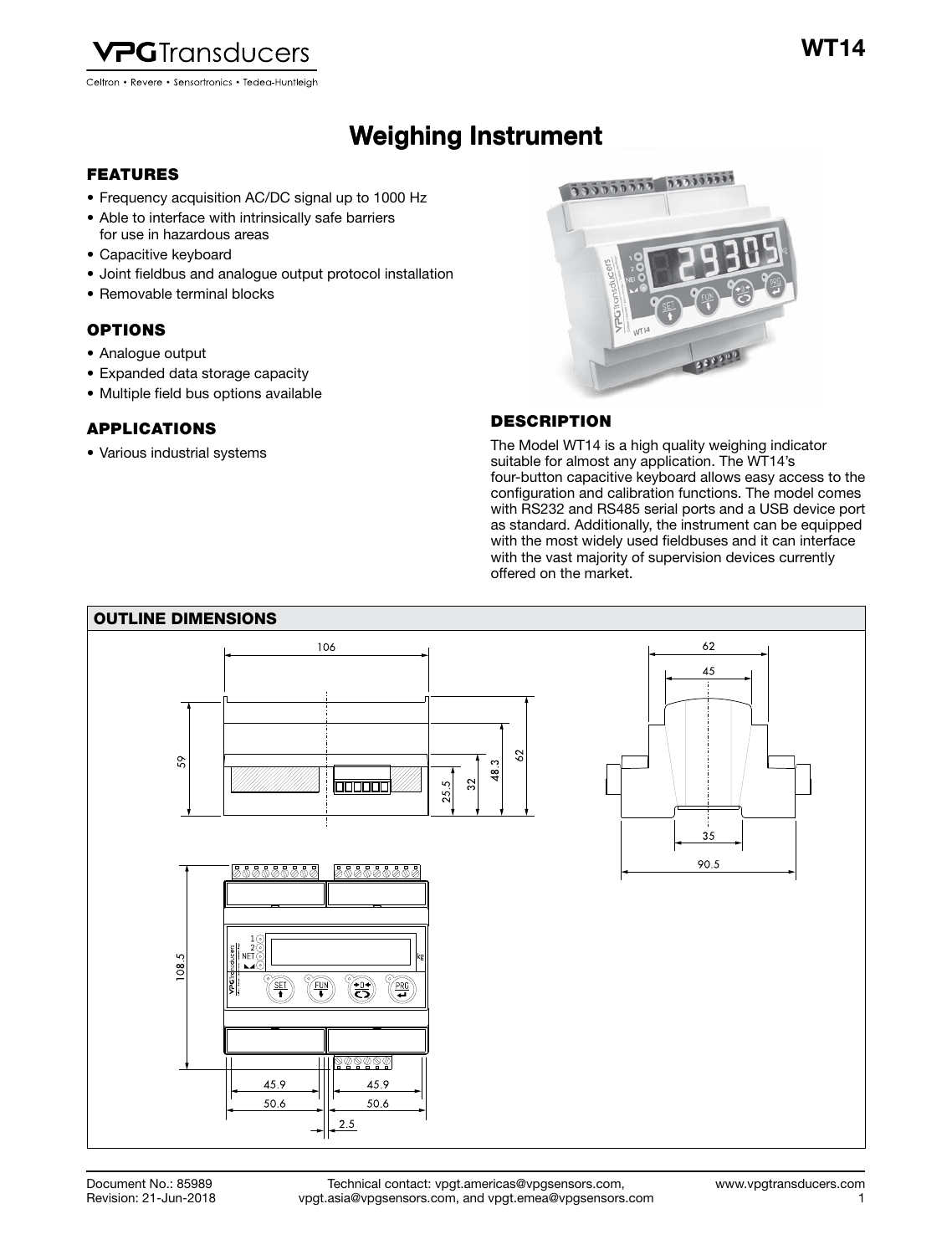

# Weighing Instrument



# SPECIFICATIONS

#### PERFORMANCE

Power Output 5 V

Measuring Range  $-3.9$  to  $+3.9$  mV/V

Input Sensitivity 0.02 μV/division

Linearity <0.01% of full scale

Temperature Drift <0.001% of full scale °C

D/A Convertor 24 bit

Maximum Load Cells 8 at 350 Ω

Frequency Signal Acquisition 12 to 1000 Hz

Internal Resolution >16,000,000 counts

Visible Resolution 999,999 counts (visible on net weight)

Divisions Value (Adjustable) x 1, x 2, x 5, x 10, x 20, x 50

Decimals Setting 0.0, 0.00, 0.000, 0.0000 Filter (Adjustable) 0.5 to 1000 Hz

Microcontroller ARM Cortex M0 with 32-bit 256 KB Flash, reprogrammable on-board from USB

Data Storage 64 KB to 1024 KB

## ENVIRONMENTAL

Operating Temperature  $-10$  to  $+50$  °C

Storage Temperature  $-20$  to  $+70$  °C

Maximum Humidity Before Condensation 85%

## DISPLAY AND KEYBOARD

**Display** 6 digit, 7 segment, LED

Digit Height 14 mm

Keyboard 4 key capacitive keyboard